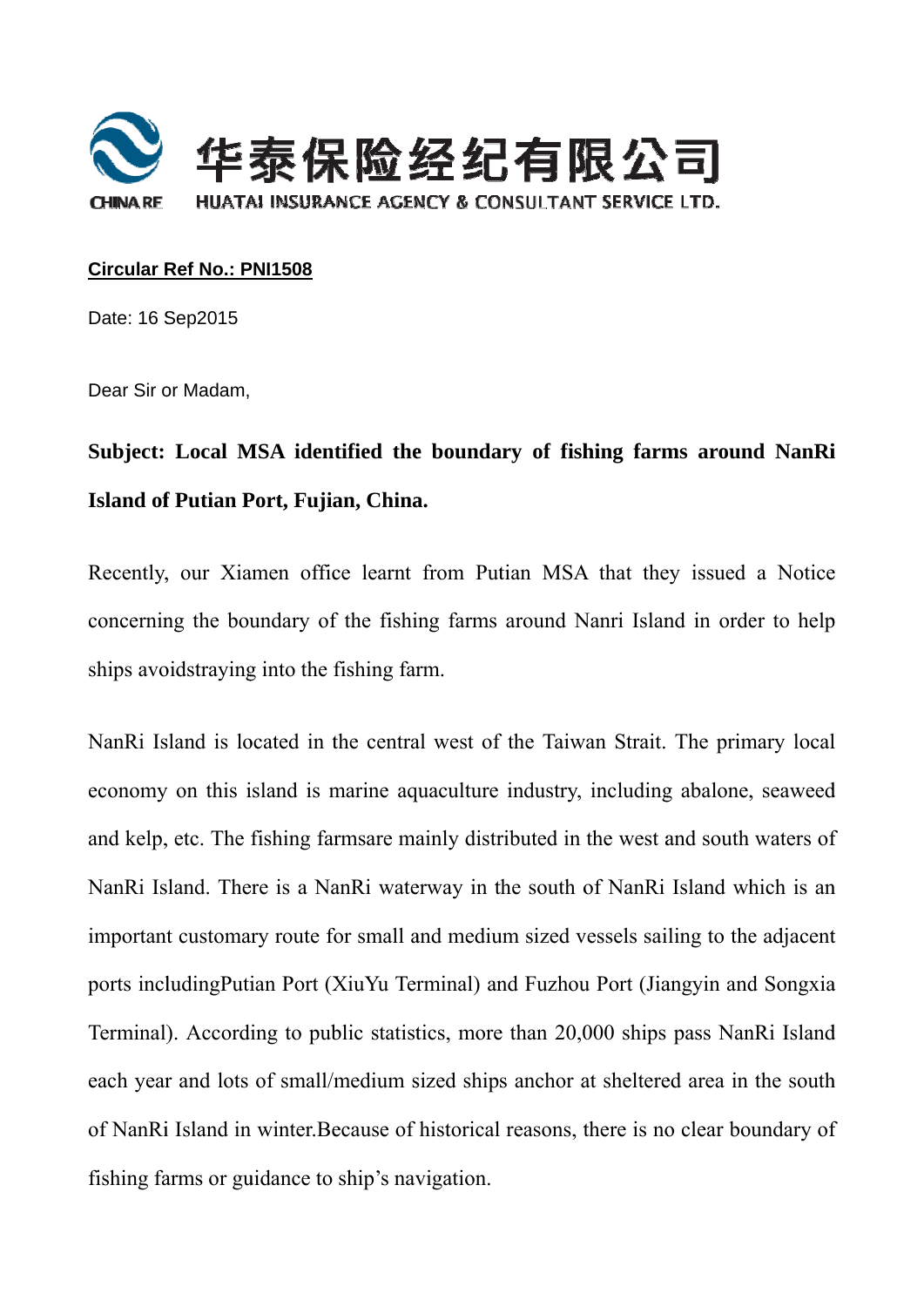

## **Locat ion of NanRi I Island**

Over the past decade, more than 10 incidents occurred every year on average, which were caused by ship's straying into the fishing farms. Most of these incidents occurred in the night time and caused loss to concerned parties and hence claims against vessels.

In order to reduce occurrence of such incidents, Putian MSA recently conducted anon-the-spot investigation and indentified the boundary of the fishing farms as well as the incident prone areas for ship's reference during navigation and anchorage.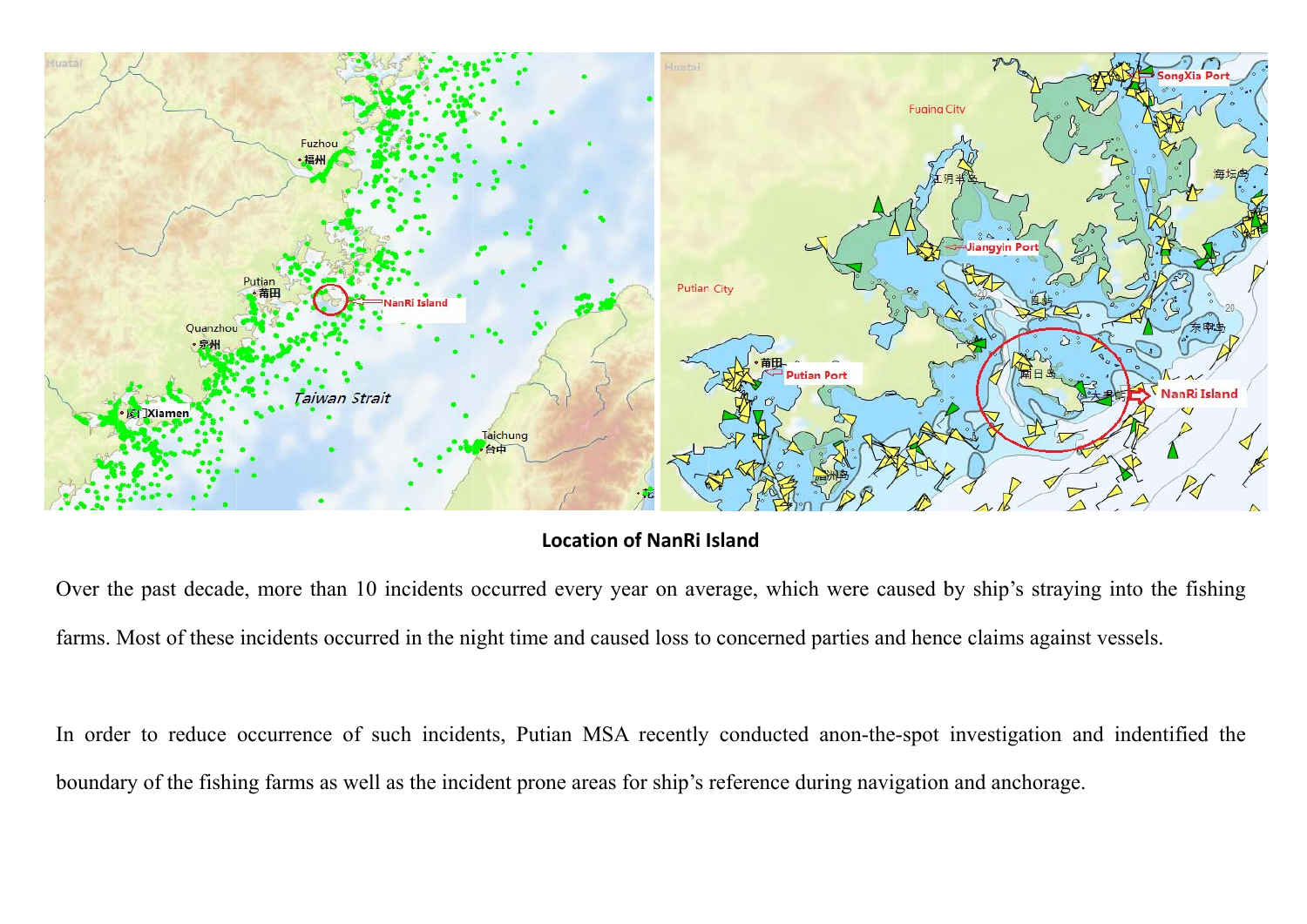According to the information provided by the local MSA, there are three main fishing farms around the island, the boundary of which is listed as follows:

(1) No.1 fishing farm area is located at the east/south of the island, the area of which is connected by the below five geographical positions:

| $\mathbf{L}$  | 25°10'11 40"N           | $119^{\circ}33'21.49''E$ |
|---------------|-------------------------|--------------------------|
| $\mathcal{L}$ | 25°08′21.21″N           | 119°32'38.23"E           |
| 3.            | $25^{\circ}08'29.60''N$ | $119^{\circ}30'00.45"E$  |
| 4             | 25°12′02.13″N           | $119^{\circ}25'31.21''E$ |
| $\Delta$      | $25^{\circ}14'20.22''N$ | $119^{\circ}26'12.61"E$  |

(2) No.2 fishing farm area is located at the north of the island, the area of which is connected

by the below seven geographical positions:

| 6.                               | $25^{\circ}$ 14'46.49"N | 119°27'18.73"E           |
|----------------------------------|-------------------------|--------------------------|
| $\gamma$ .                       | $25^{\circ}15'05.50''N$ | 119°26'41.66"E           |
| 8.                               | 25°15'54.12″N           | $119^{\circ}27'05.14''E$ |
| 9.                               | $25^{\circ}16'04.18''N$ | 119°27'46.54"E           |
| 10.                              | 25°15'40.15″N           | 119°28'04 47"E           |
| $11_{\scriptscriptstyle{\odot}}$ | 25°15′55.24″N           | 119°30'38.34"E           |
| 12.                              | 25°16'40.51″N           | 119°30'01.26"E           |

(3) No.3 fishing farm area is located at the north of the island, the area of which is connected

the below four geographical positions:

| $13. \quad 25^{\circ}17'19.62''N$                              | 119°28′32.27″E            |
|----------------------------------------------------------------|---------------------------|
| $14 \quad 25^{\circ}16'47.21''N$                               | $119^{\circ}28'44.02''$ E |
| $15. \quad 25^{\circ}16'30.45''N \quad 119^{\circ}27'49.02''E$ |                           |
| 16. $25^{\circ}17'06.21''N$ 119°27'46.54"E                     |                           |
|                                                                |                           |

For your easy reference, we draft the sketch of these three fishing farms and the accident prone areas (inside the yellow circle) as below: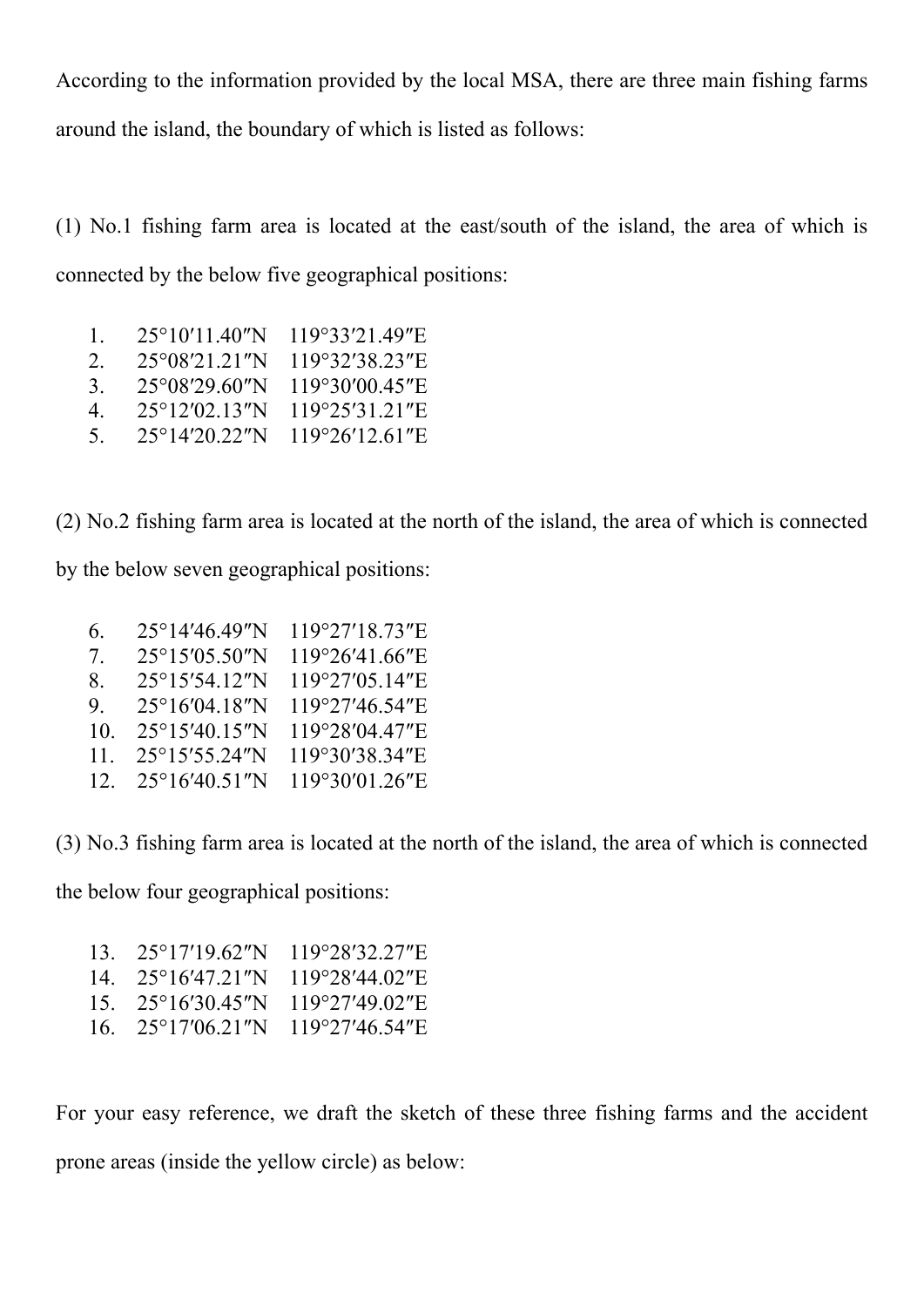